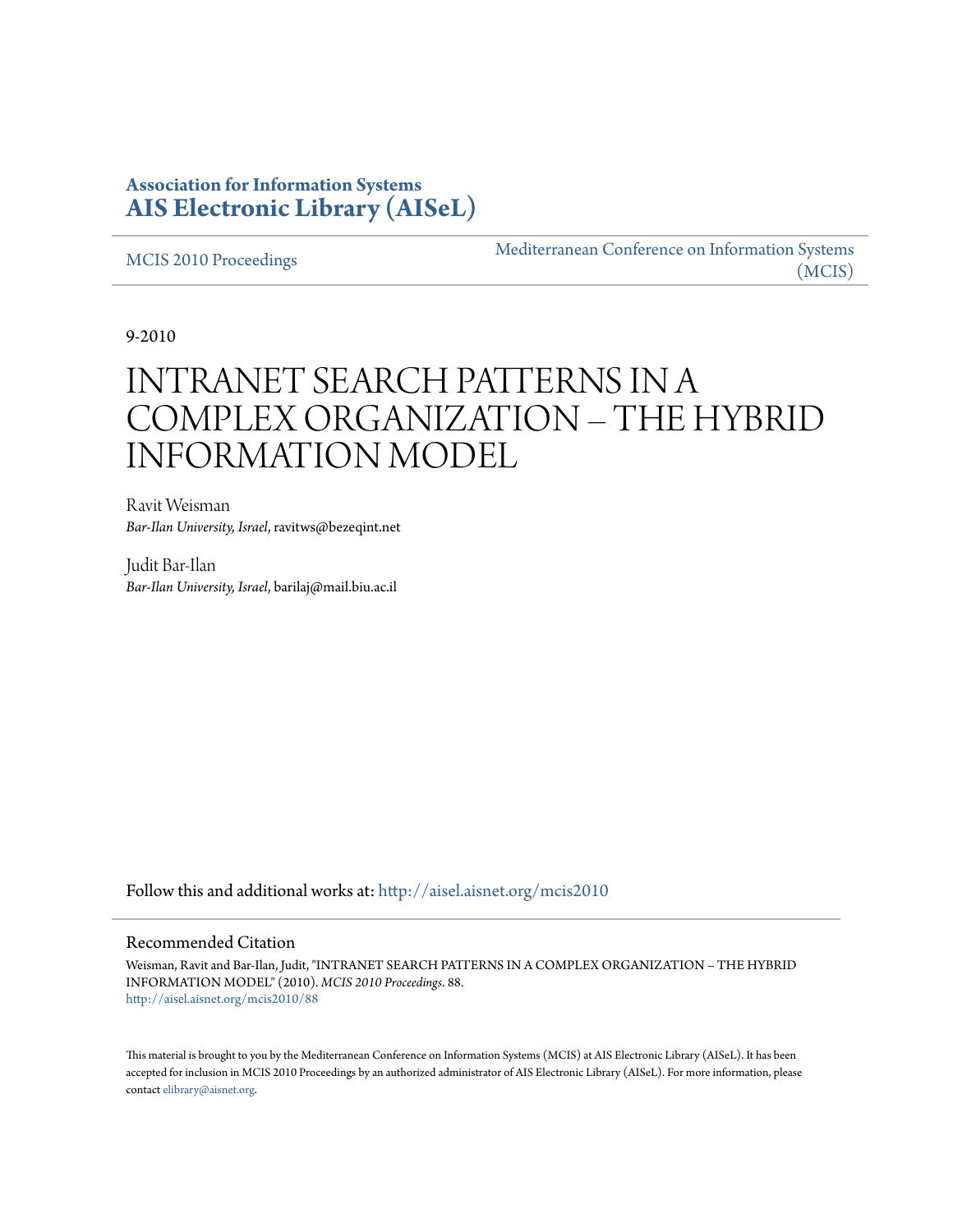# INTRANET SEARCH PATTERNS IN A COMPLEX ORGANIZATION – THE HYBRID INFORMATION MODEL

Ravit Weisman Department of Information Science Bar-Ilan University, Ramat Gan, 52900, Israel

Judit Bar-Ilan Department of Information Science Bar-Ilan University, Ramat Gan, 52900, Israel

#### *Abstract*

*The Internet and the Web have become a major information and communication source. The technologies used on the Internet have found their ways to the Intranet of organizations as well. The organizational portal contains huge quantities of information, especially when the organization is*  large and complex and relies heavily on existing information, as in the case of a learning *organization. It turns out that simply applying Web technologies "as is" for the enterprise is not the solution. Surprisingly, there are not many studies that tried to explore information behavior within organizations.* 

*In this study our aim is to develop model for searching and retrieving information from the organizational portal within the intranet. As a case study we looked at the information searching patterns of users in a large and complex organization. Three focus groups were held with 13 users of the portal at the end of 2008. In addition in-depth interviews were conducted with eight knowledge workers in the organization.* 

*The users participating in the study were shown two search result interfaces based on previous models in addition to the interface proposed by us, based on the results of the pilot study and on our "hybrid information model". The users in the study preferred the "hybrid information" interface. Two focus groups with the expert users, the knowledge workers, dealt with finalizing the discussion regarding their interface preference. During these discussions we suggested an improvement to the suggested search result interface, which was endorsed by the expert users.* 

*The study shows that within a complex organization it is crucial to employ an integrative solution for information search that satisfies the specific needs of the users of the organizational portal. The model developed for presenting search results has practical implications on the effectiveness, efficiency and relevance of searches conducted within the portal. Even though the case study was conducted within a specific organization, we believe that the models can be applied in other organizations as well.* 

*Keywords: Intranet, portal, search interface, search results interface.*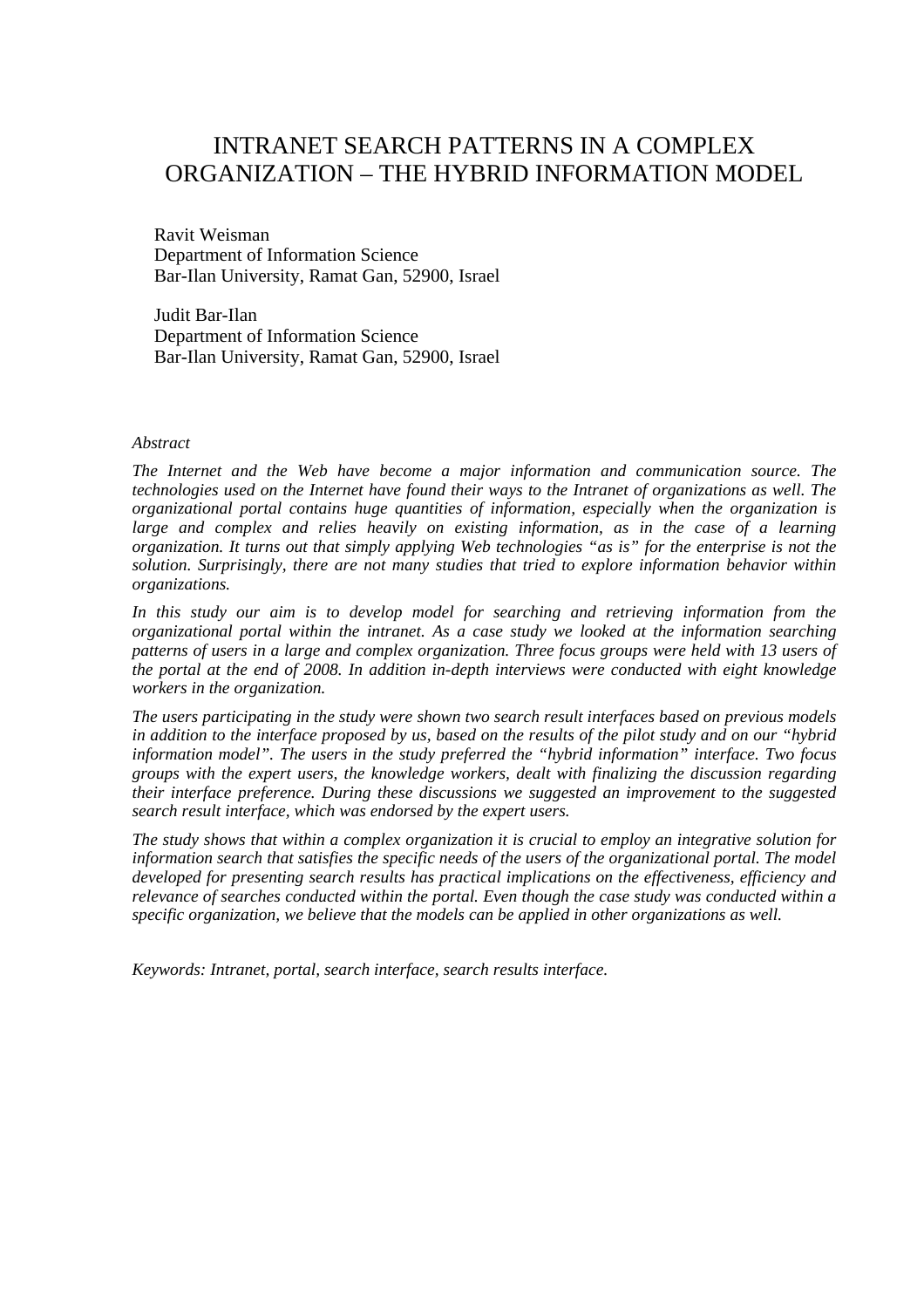# **1 INTRODUCTION**

The Internet and the Web have become a major information and communication source. One of the most popular activities on the Web is searching (see for example Fallows, 2008). Search has become almost synonymous with Google (StatCounter, 2010; McGee, 2010). One of the best-known features of Google is its clean and simple search interface, with (almost) only a search box on its homepage where people can enter their simple searches. This interface is often mentioned as one of the reasons for Google's high popularity.

The technologies used on the Internet have found their ways to the Intranet of organizations as well. The organizational portal contains huge quantities of information, especially when the organization is large and complex and relies heavily on existing information, as in the case of a learning organization. Li et al. (2005) claim that enterprises have tens or hundreds times larger data collections than the information available on the Internet. Many organizations provide access to their employees to internal information and communication through a portal, since it provides a single gateway to all information and knowledge resources in an enterprise (Dias, 2001; Anonymous 2005). Enterprise portals are more than simple information dissemination tools, they need to provide access to content and allow for communication and coordination (Detlor, 2000; 2004). Choo, Detlor and Turnball (2000) discuss intranets and the design of intranets and organizational portals that support knowledge work.

It turns out that simply applying Web technologies "as is" for the enterprise is not the solution (see for example Broder & Ciccolo, 2004; Hawking, 2004; Mukherjee & Mao, 2004). As Mukherjee and Mao (2004, p. 37) state in their paper entitled "Enterprise search is tough stuff": "Although these employees seek Web-like experiences in the enterprise, the Internet and enterprise domains differ fundamentally in the nature of the content, user behavior, and economic motivations".

In this study our aim is to develop model for searching and retrieving information from the organizational portal within the intranet. As a case study we looked at the information searching patterns of users in a large and complex organization. Knowledge workers were also consulted in the process.

To much of our surprise, there are not many studies that tried to explore information behavior within organizations. Wilson (2000) defines *information behavior* as "the totality of human behavior in relation to sources and channels of information, including both active and passive information seeking, and information use". Additionally, he defines *information seeking* and *information searching*, where information seeking is "the purposive seeking for information as a consequence of a need to satisfy some goal" and information searching is the 'micro-level' of behavior employed by the searcher in interacting with information systems of all kinds".

The lack of research on information behaviour and search was noted by Stenmark (2005, p.2): "In other words, since intranets are well established and widely used technology that has received little academic interest, there is a need for more in-depth studies of intranet searching". In addition to the lack of research on user behavior in intranets, there are almost no existing models for search and search results interfaces that are based on the information behaviour of users.

The rest of the paper is organized as follows: in the next section we discuss information searching models within organizations, then present the study methodology, followed by results and discussion in section 4, and finally we present some conclusions.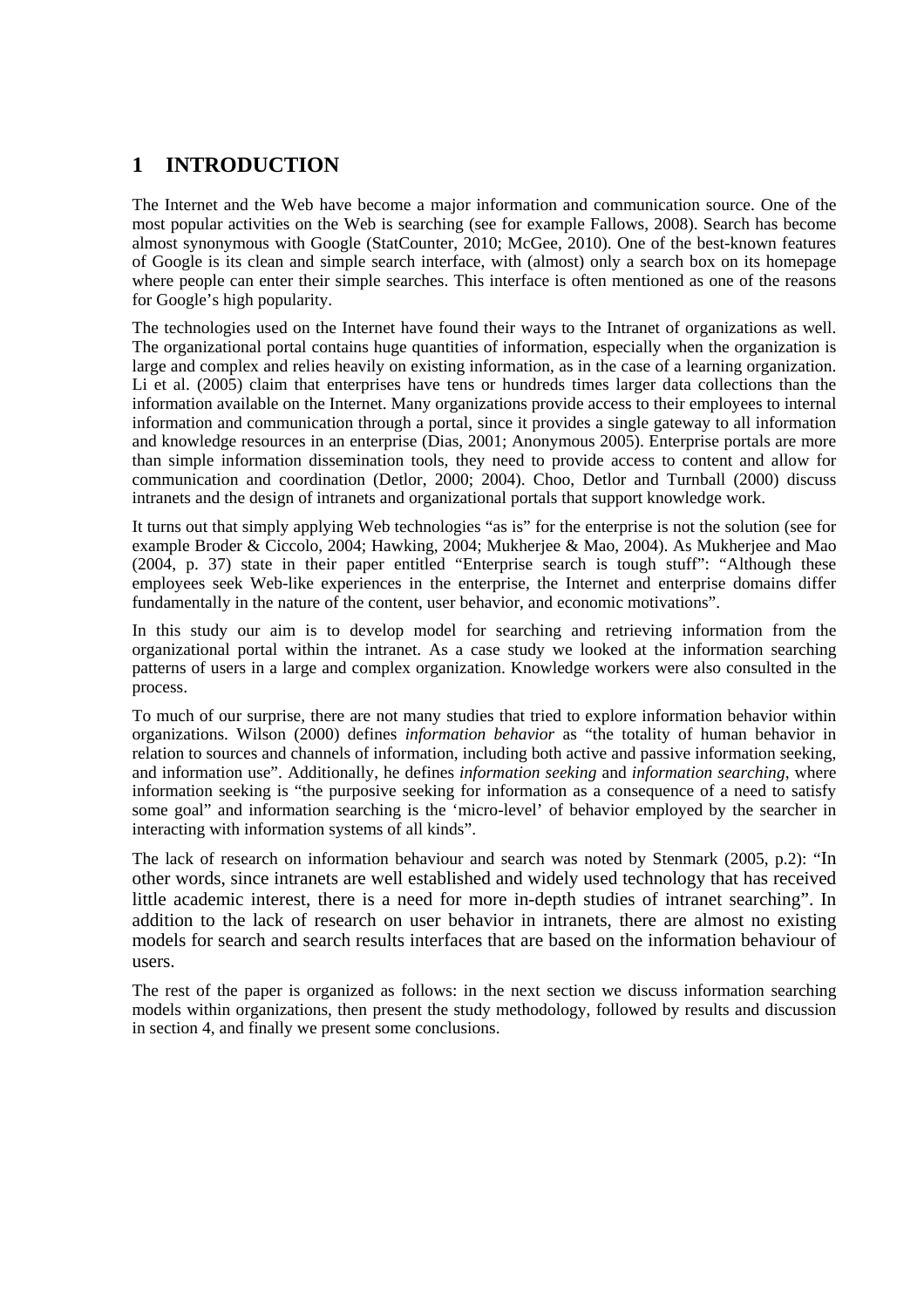# **2 INFORMATION SEARCHING MODELS WITHIN ORGANIZATIONS**

In this section we considered several models of information search within organizations, and here we describe the three models that focus on the presentation of search results and have relevance to our study. Our basic assumption, based on a pilot study within the organization was that users are not interested in complex search forms, and prefer the basic search interface comprised of a single search box, and thus we concentrated mainly on models that discussed effective and efficient ways to present search results.

#### **2.1 The "information extraction" model**

This model was proposed by Mukherjee and Mao (2004). They claim that one of the advantages of the intranet as compared to the Internet is that in the intranet taxonomy, navigation, classification, and categorization can be utilized. In addition, metadata available for semi-structured documents also have great value for content search. They provide a list seven characteristics of information and information retrieval within the enterprise:

- Diversity of content sources and formats
- Secure access
- Combining structured and unstructured search
- Flexible scoring and ranking mechanisms
- Federated and peered results (single point of access)
- Content generation processes
- People/roles/behaviors utilizing the knowledge and experience of the employees

Mukherjee and Mao (2004) explain the difference between the notion of a "good" search on the Internet and within the organization. On the Internet "[b]ecause a large number of documents are typically relevant to a query, a user is often looking for the 'best' or most relevant document. On an intranet, the notion of a 'good' answer is often defined as the 'right' answer. Users might know or have previously seen the specific document(s) that they are looking for" (Mukherjee & Mao, 2004 p. 38).

#### **2.2 The "information desk" model**

This model was proposed by Li et al. (2005) and focuses on conducting searches and displaying results of these searches in the intranet, or more precisely within the organizational portal. They assume that that information needs can be categorized into searches for information of different types (e.g. definitions, experts, homepages). For each information type they employ extraction technologies in advance, and they combine the results for the different types of information together and present it in a unified system. The research was conducted within Microsoft and was comprised of four stages. The first step in developing the model was: understanding search needs. The analysis was based on search logs and was supplemented by a small user survey. The top level categories are identical to the categories proposed by Broder (2002), and the second level resembles the second level categories proposed by Rose and Levinson (2004), with one important new category: "tell me about", which was identified by the authors as relevance search. The categories are as follows:

- **Informational** 
	- o When (time)
	- o Where (place)
	- o Why (reason)
	- o What is (definition)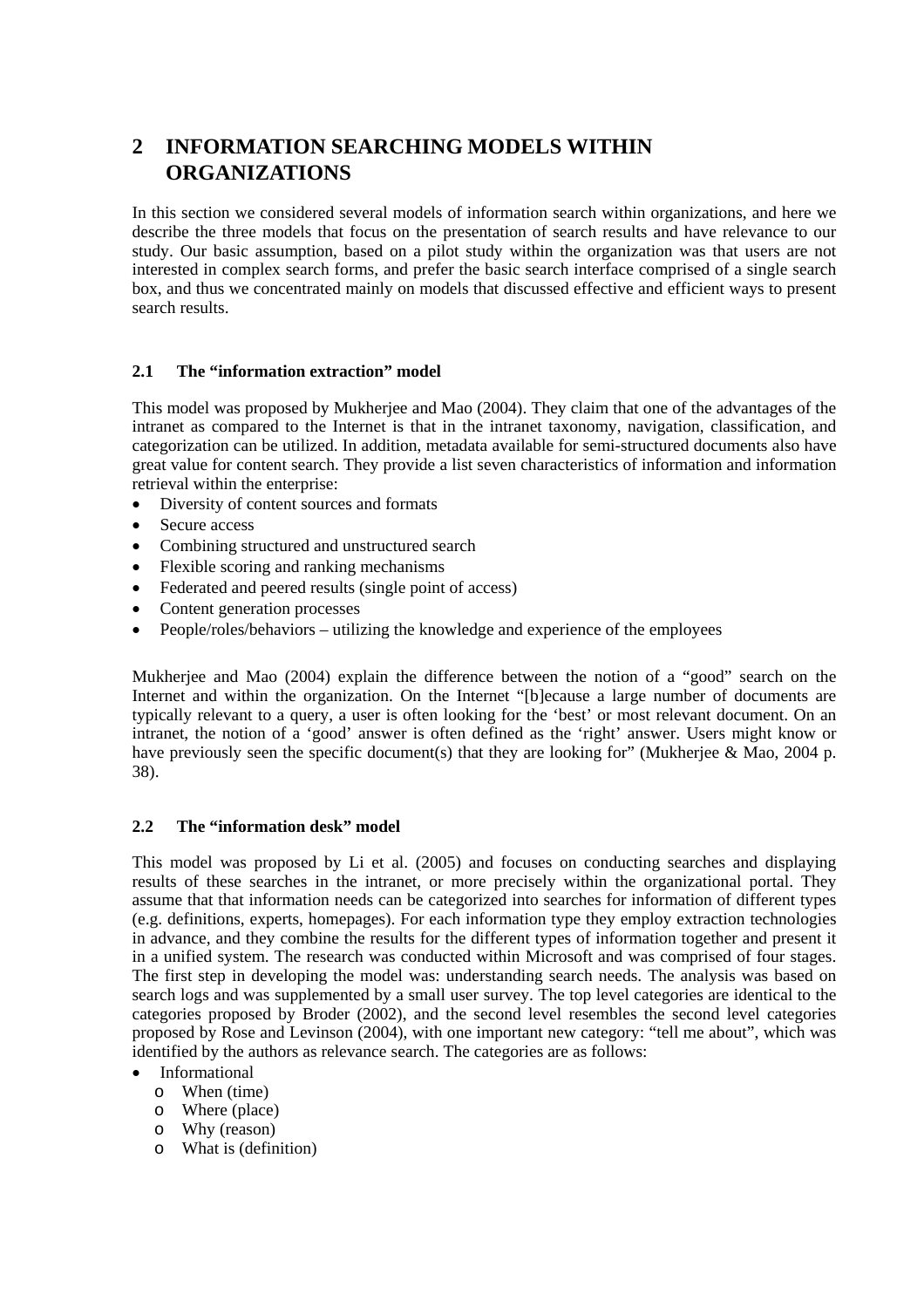- o Who knows about (expert)
- o Who is (person)
- o How to? (manual)
- o Tell me about (relevance)
- Navigational
	- o Group
	- o Person
	- o Product
	- o Technology
	- o Services
- Transactional

As a result of the search need analysis, Li et al. (2005) set up an "information desk" that provides search results for four categories for which are supported by information extraction methods:

- What is (definition)
- Who is (person)
- Where is home page of (group, product or technology)
- Who knows about (experts)

When submitting a query, the user checks the information type(s) he/she is looking for. Another option is to introduce facets when creating the query, see for example Hearst (2006) or Ben-Yitzhak et al., (2008).

#### **2.3 Results in context**

Dumais, Cutrell and Chen (2001) developed and evaluated different search result interfaces that integrate semantic information with the search results. The interfaces were evaluated for web search, but the results are highly relevant for searches conducted with the intranet as well. They compared interfaces where the results were categorized into hierarchical categories with interfaces where the results appear in a simple list. Four category and three list interfaces were evaluated:

- Category hover summaries available as hover text
- Category inline summaries are inline
- Category with no category names
- Category with no page titles (browse)
- List hover no categories, summaries available as hover text
- List inline no categories, summaries available inline
- List plus category names

The effectiveness of the interfaces was evaluated by users who had to find answers to queries using a specific interface. In all cases the category interfaces were faster than the list interfaces. In addition the users were asked to fill in a satisfaction survey. The user almost unanimously preferred the category interfaces were over the list interfaces. Their findings are quite interesting if we take into account the extreme popularity of the list interface of Google.

## **3 METHODOLOGY**

In this research, our aim was to study what types of information employees search for and retrieve from the organization portal for their work tasks. The second, more practical aim was to provide a model for presenting the search results that facilitates the execution of user tasks.

We chose to study a large, complex (Bar-Yam, 2005) and learning organization (Druker, 1964, Senge, 1990) from the Israeli public-government sector. The organization is comprised of several subunits and has thousands of employees. The employees access information through the organizational portal,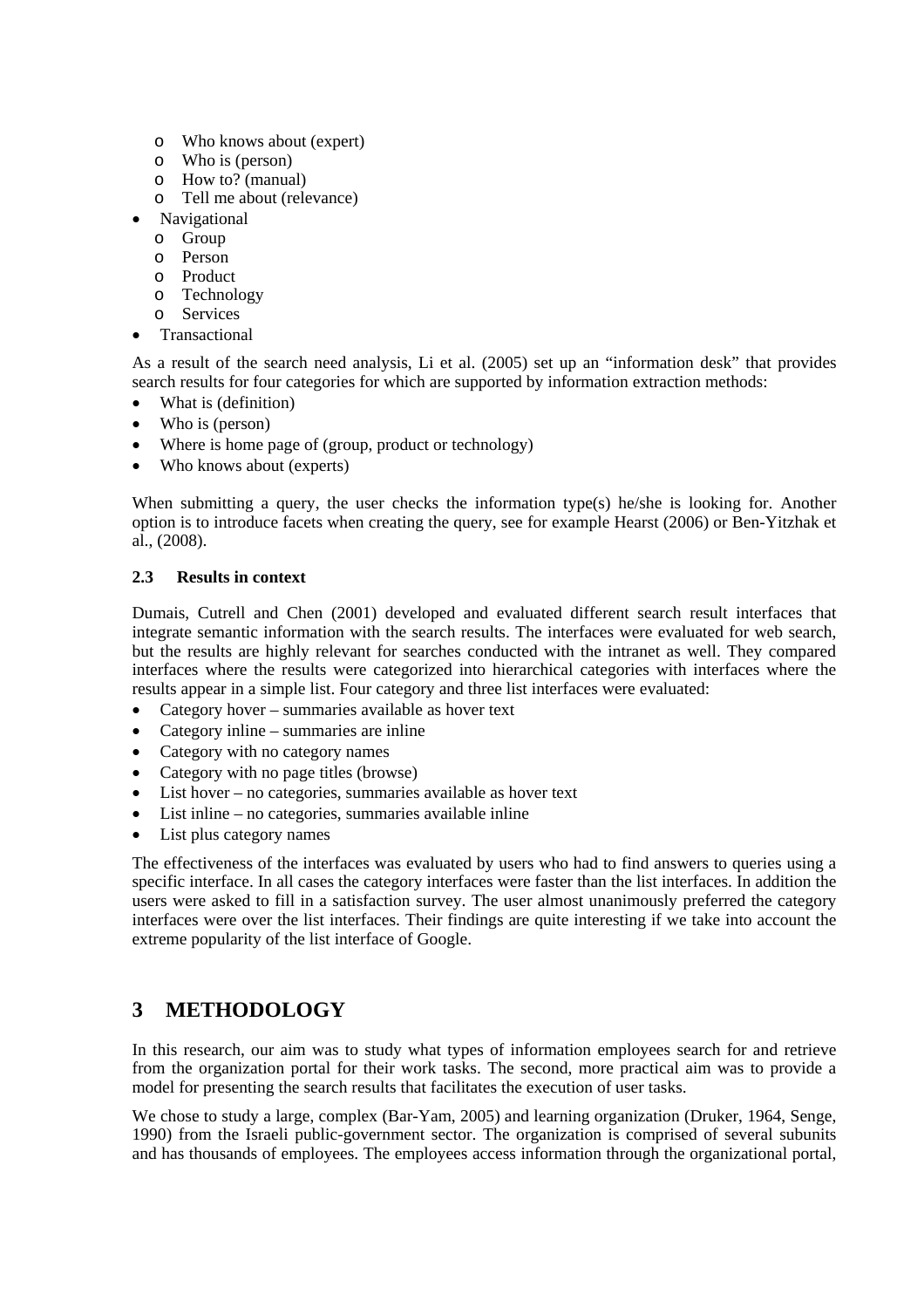which is comprised of subportals and searchable through a Microsoft based search engine. The internal databases are searched through the search engine provided by these databases. The organization has a well-developed and extended taxonomy. The organization taxonomy has six levels with 16 subunits at the top level and the subject taxonomy has two levels, with 12 topics on the top level and about 10 topics each at the second level, altogether more than 120 subject categories.

Li et al. (2005) tried to deduce the employees' information needs from search logs. We preferred a user study where employees were interviewed or participated in focus groups. These methods allowed them to freely express their needs and concerns. These qualitative methods (Creswell, 2003) allowed the users to convey their opinions on the suggested search results interfaces as well.

The user study was conducted at the end of 2008 and included 13 employees and 15 knowledge workers (knowledge managers and librarians). The ten knowledge managers came from seven different organizational units, nine of them mid-range and one in a managerial position. The five librarians were the directors of the five largest libraries within the organization. The "regular" workers worked at three different organizational units and used the organizational portal either everyday or at least several times a week.

The knowledge managers were asked about their information needs both as content providers and as users. In depth interviews were conducted with eight knowledge workers. During the pilot phase attempts were made to conduct one-on-one interviews with the "regular" employees as well, but it turned out that the regular employees had difficulties in expressing their needs and concerns, thus we decided to hold focus group meeting with the regular employees instead, where the group dynamics motivated their participation. Three focus group meetings were held with the regular users, one in each of the three organizational units chosen. In these meetings the users were asked about their information needs and uses.

In addition two focus group meetings took place with the experts – the knowledge workers – to present them with the different, suggested search result interfaces and to discuss the users' reactions to the suggestions. Most of the participants were also observed while trying to retrieve information from the portal. The observations allowed us to gain insights on the users' search experiences and the relations between the searches and their tasks (Detlor, 2001) and supplemented the data gathered through the interviews and the focus groups.

After conducting a small pilot and based on previous research a preliminary model of information behaviour and a model for search result display were developed. In addition to the interface based our model, the *hybrid information model,* two additional interfaces were presented to the users and knowledge workers and their opinions were requested.

In the following we describe the three models for search result display. The first model is the wellknown Google model, where search results are presented in a simple list (see Figure 1).

The second model is the focused search result display, suggested by Levy (2006). The model is similar to the categories model with inline summaries evaluated by Dumais et al. (2001) as described in section 2.3. This model proposes that when the user submits a query to the simple search interface, he/she receives categorized results. The categories proposed by Levy are somewhat different from the categories discussed by Dumais et al. The user will receive between four to eight "windows", each one corresponding to a category. These windows will be fixed for all the users in the organization and will be based on the characteristics of the central themes relevant for the organization. In Figure 2, we see four such windows: results from the Internet, organizational documents, contact persons and dictionaries.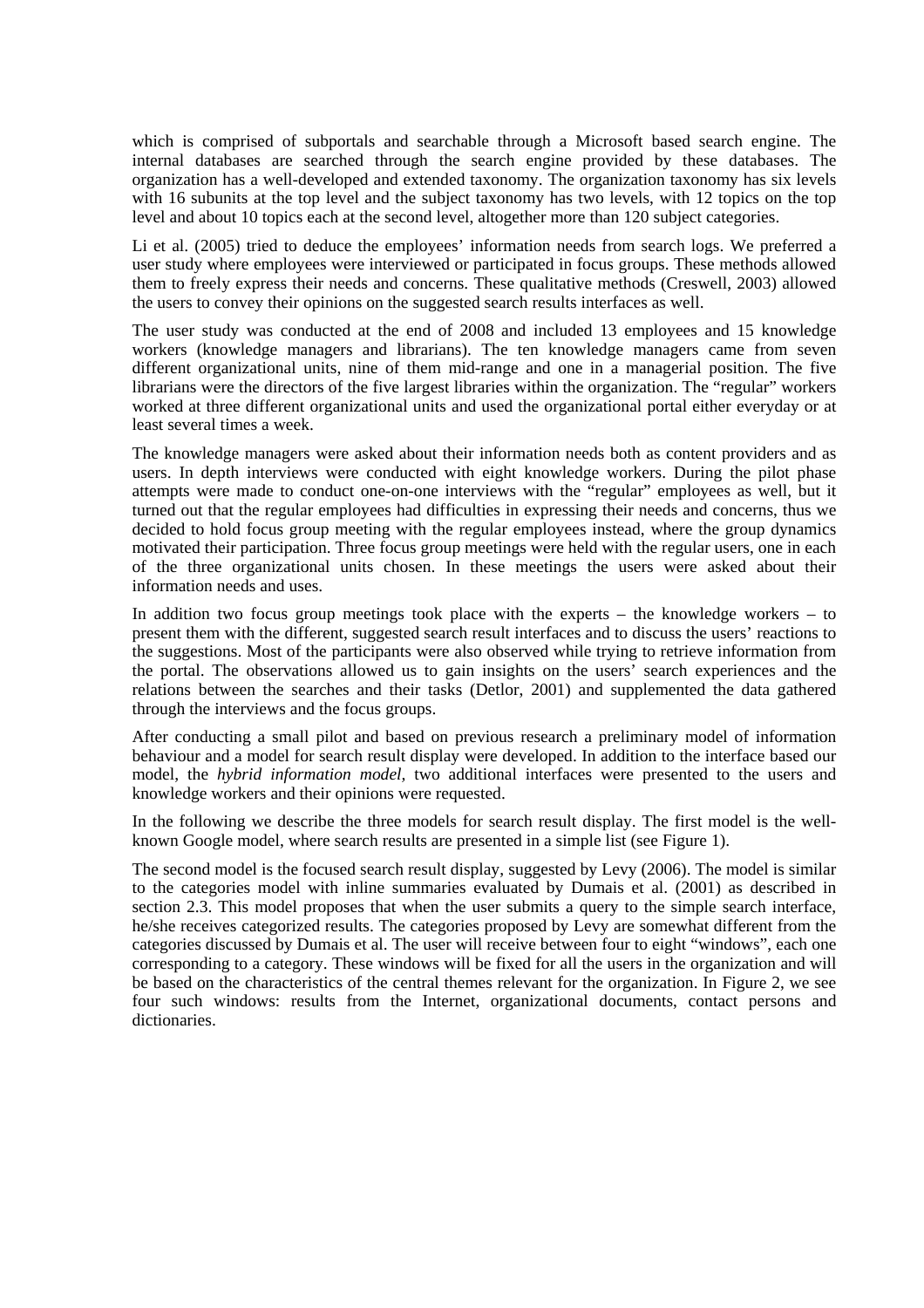

*Figure 1: The Google-style interface* 



*Figure 2: Focused display*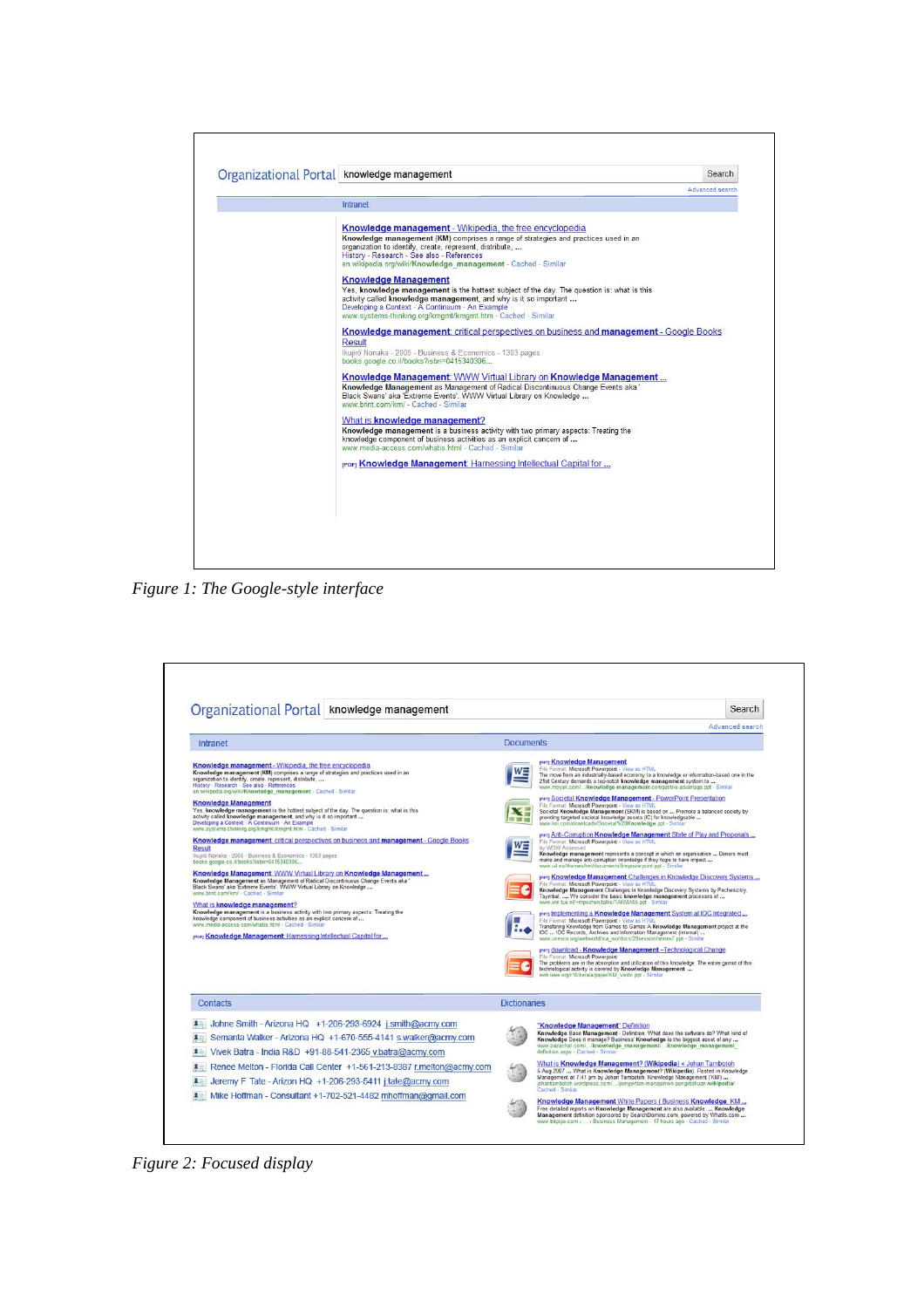The third model, the one proposed by us, is based on and integrates a number of previous models and on the findings of the pilot. This model is called the *hybrid information model.* In Figure 3 the basic version is displayed, as a result of the study an additional, improved version was developed, as can be seen in Figure 4. The rationale for the improvements is explained later. Here are the major points guiding us in proposing the basic version:

- The model should be based on the information behavior of the users (Li et al., 2005; Choo, Detlor and Turnball, 2000), see section 2.2.
- The search interface should be a simple search interface, similar to the Google search interface users rarely use advanced search interfaces (Levy, 2006), advanced search features (Spink & Jansen, 2004), and visit most of the time only the first and perhaps the second search results pages (Spink & Jansen, 2004).
- The search results interface, on the other hand, should be more elaborated than the google-like interface. The interface should enable:
	- o Filtering the results, and should include both a list component and a categorized component of the type suggested by Dumais et al. (2001), see section 2.3. The users are accustomed to the list component from the Web (Anonymous, 2005).
	- o The categories should be based on the characteristics and the rules of the organization, which are enforced when new content is added to the portal (taxonomies, metadata). The categories should allow navigation by taxonomy (classification) and filtering by metadata which provides better results than google-like interface (Mukherjee & Mao, 2004), see section 2.1. Thus the first group of categories will include the organizational taxonomy, the second group allows to filter information by metadata (Content providers in the organization are required to provide metadata when uploading information to the portal e.g. title, document type), and the third group will point to virtual information – knowledge communities, experts and contact persons.
	- o The scrolling list in the central part of the display contains summaries.
	- o Selecting one of the categories changes the central part: a list of items belonging to the chosen category will be displayed in the center.
	- o Only the top-level categories are displayed initially, but by clicking on the + sign in Figure 3, a further level of the relevant hierarchy appears.

The model is displayed in Figure 3.



*Figure 3: The initial hybrid information model – search results interface*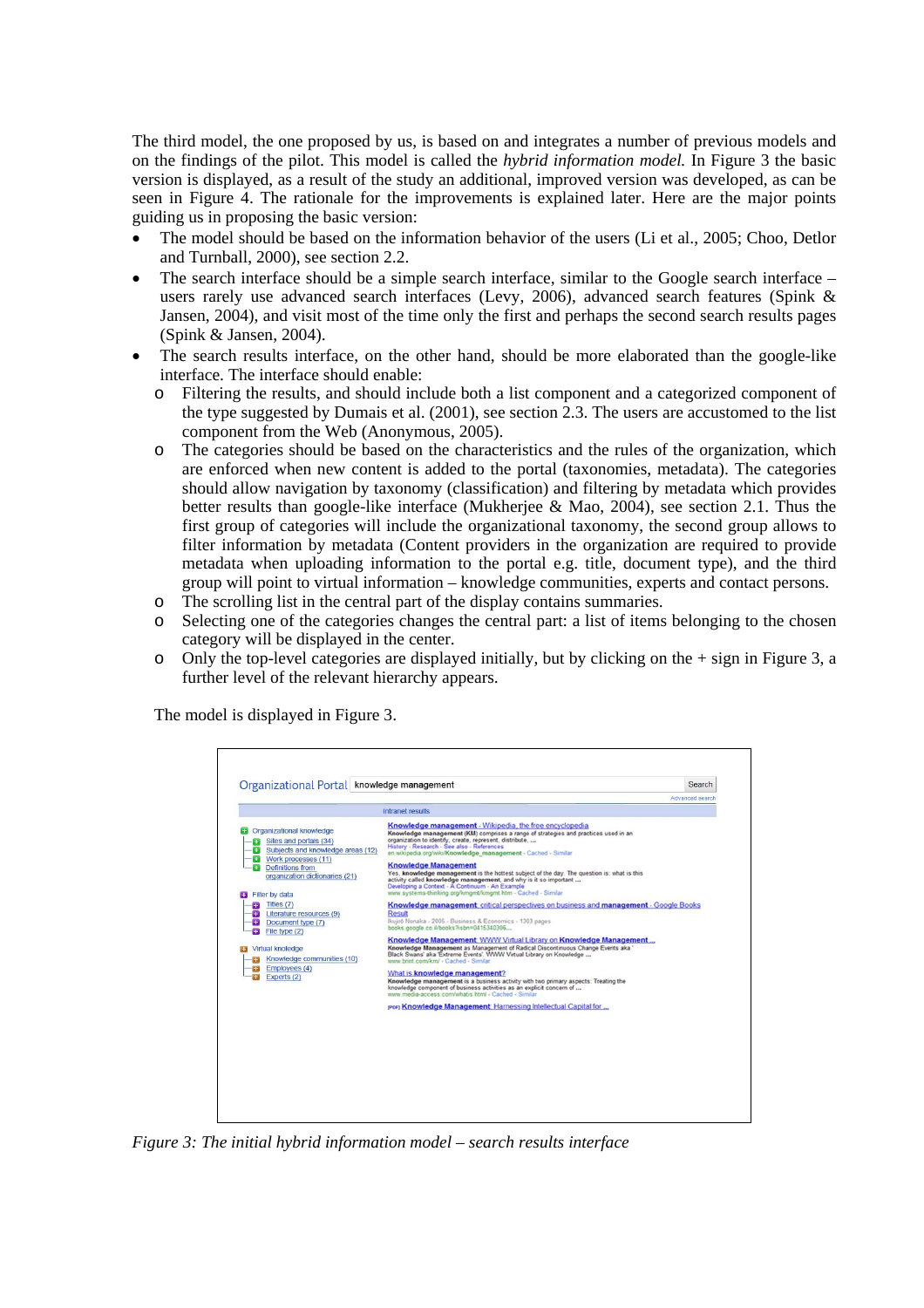The analysis of the data followed the grounded-theory method (Strauss & Corbin, 1990): the units of analysis were defined, emerging themes (categories) were identified and the units ascribed to the themes. At first only top-level categories were defined later a second level was added in order to refine the categorization. The initial categorization of the users' information behavior was informed by Choo et al.'s conceptual framework (2000), and the top-level categories were defined as "information needs", "information seeking" and "information use". For categorizing the users' perceptions regarding the search interface, the top-level categories were the four principles of the "hybrid information model": integrating different presentation interfaces (categorical & scrolling); types of information to appear in the categorical presentation; categorical presentation – with or without snippets and presentation display format.

## **4 RESULTS AND DISCUSSION**

The interviews, the focus group discussions and the observations were analyzed based on Choo et al.'s (2000) integrated model of human information seeking, according to which the three main processes involved are information needs, information seeking and information use.

**In terms of information needs**, the user search for different types of information in the portal, both for their personal and professional needs. The major types of information within the organization are: working papers, forms, rules and regulations, lessons learned, professional sources, news and summary info that appear in the portal, info on experts, contact info and information from knowledge communities, information extracted from databases and metadata (e.g. the expiry date of some documents). For the regular employees, generally the portal is the primary source, except for information on people and communities. However the librarians often rely on additional sources, included printed material as well. There are huge amounts of information in the organization and the users feel overloaded. Their requests from the information system are as follows:

- Accessibility
- Relevance
- Filtering of results
- **Personalization**
- **Effectiveness**
- Displaying semantic relations between terms
- Improved interface design
- Single point of access for all types of information
- Updated info

The major finding **in terms of information seeking** is that the preferred method of information seeking is through the use of simple search – entering the search terms into a search box ("googlelike" search), supporting the assumption in our hybrid information model. Users do not use the existing" advanced search" interface, some of them were not even aware of its existence. In addition with the exception of the librarians they do not use any advanced search features (e.g. Boolean search) either. There are two additional information seeking methods: taxonomy navigation and filtering by metadata (without entering free text search terms). The users perceive taxonomy navigation as complex and this method is rarely utilized. There is some use of the metadata filtering method. Although searching is the preferred method by far, the users have problems with choosing the appropriate query terms.

The major problems surfaced when discussing the search results interface. The current approach, the Google-like scrolling list overwhelms the users, because of the huge amounts of results. They rarely look beyond the first page of results, and almost never beyond the third page. They work under time constraints, and thus often abandon their searches, become frustrated and try other ways of acquiring the needed information or try to manage without it. Some of the workarounds we saw during the observations included entering metadata information into the simple search box and the use of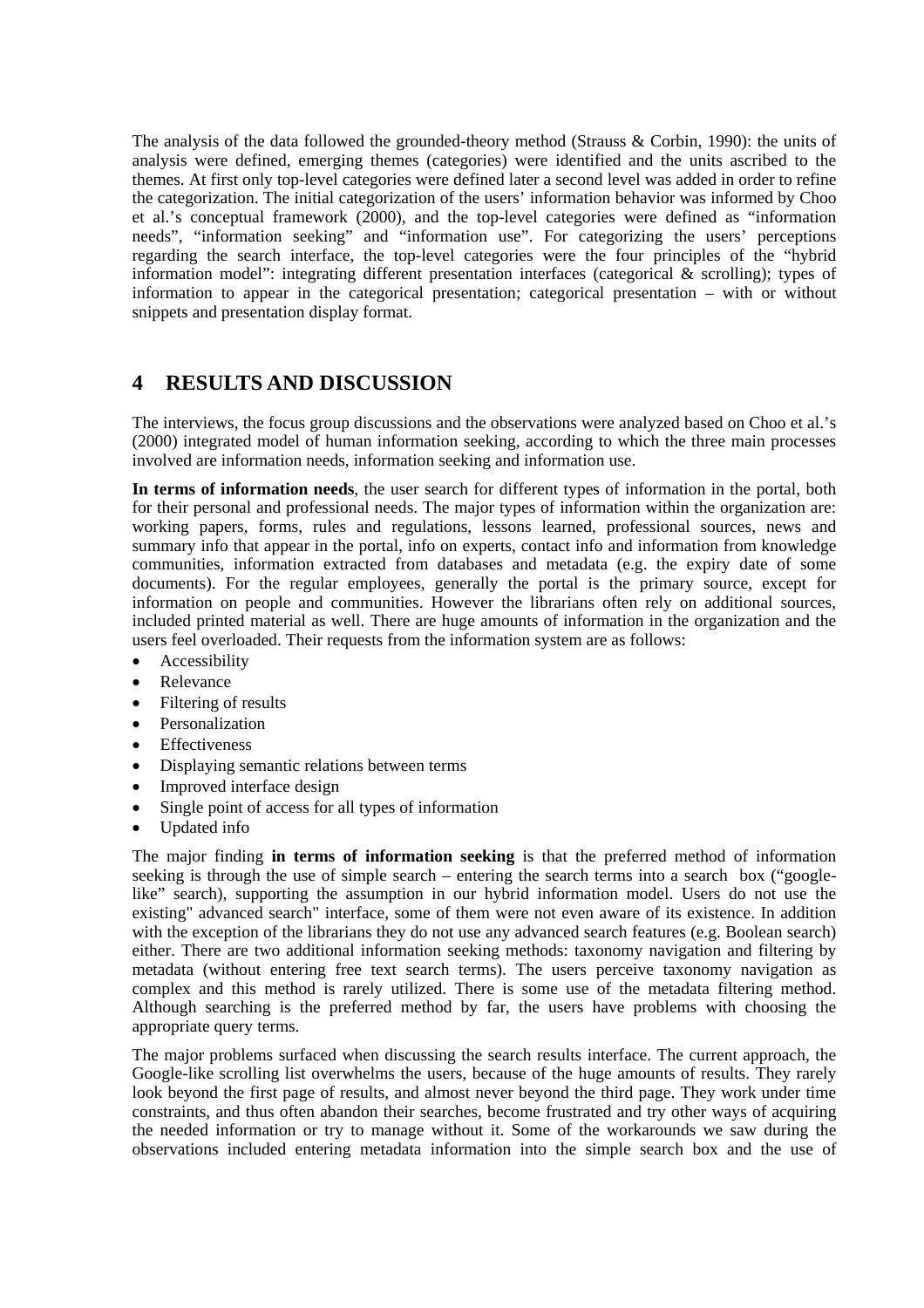favorites to quickly reach the relevant sub-site in the portal. Because of the lack of integrated and structured information in the system on experts and communities, the portal was rarely used locating such "virtual" information. Thus the portal misses one of its goals: to enhance information sharing within the organization.

These findings further support the needs expressed by the users for accessible, relevant and timely information, the need for effective filtering and personalization.

**In terms of information use** we found that the major uses of information are:

- Supporting existing and known information
- Refuting existing and known information
- Use as background material
- Use as a starting point for additional searches
- Filing for office use

The portal is used to retrieve information both for personal and for work-oriented needs. Workoriented uses were for office use: forms, rules and regulations and for fulfilling specific tasks: preparing documents or professional update.

All the users were shown the three search interfaces (Figures 1 to 3). All of them preferred our approach, although there were comments on the exact categories and their ordering. It was suggested to allow personalization in selecting the displayed categories. Further suggestions included adding semantic relations maps, allowing the user to choose between the Google-like and the hybrid information interface, adding additional sources and providing relevance weights of the results.

During the discussion with the expert groups we raised the idea of pushing additional useful information related to the search in a designated area. This idea was accepted by the expert groups, and it was decided to propose an interface with pushed information in five areas: forms, procedures, lessons learned, definitions & terms and literature. The pushed information is provided with short summaries to allow the users to quickly assess its usefulness (see Figure 4).

| Organizational Portal knowledge management                                                                                                                                                                                                                                                                                                                                                                                                                                                                                                                                  |                                                                                                                                                                                                                                                                                                                                                                                                                                                                                                                                                                                                                                                                                                                                                                                                                                                                                                                                                                                                                                                                                                                                                                                                                                                                                                                                                                                                                                                                                                                                                                                                                                                                                                                                                                                                                                                                                                                                                                                                                                                                                                                                                                                                                              |                                                                                                                                                                                                                                                                                                                                                                                                                                                                                                                                                                                                                                                                                                                                                                                                                                                                                                                                                                                                                                                                                                                                                                                                                                                                                                                                                                                                                                                                                                                                                                                                                                                                                                                                                                                                                                                                                                                                                                                                                                                                                                                                                                                                                                                                                                                                                                                                                                                                                                                                                                                                                                                                                             | Search                                                       |
|-----------------------------------------------------------------------------------------------------------------------------------------------------------------------------------------------------------------------------------------------------------------------------------------------------------------------------------------------------------------------------------------------------------------------------------------------------------------------------------------------------------------------------------------------------------------------------|------------------------------------------------------------------------------------------------------------------------------------------------------------------------------------------------------------------------------------------------------------------------------------------------------------------------------------------------------------------------------------------------------------------------------------------------------------------------------------------------------------------------------------------------------------------------------------------------------------------------------------------------------------------------------------------------------------------------------------------------------------------------------------------------------------------------------------------------------------------------------------------------------------------------------------------------------------------------------------------------------------------------------------------------------------------------------------------------------------------------------------------------------------------------------------------------------------------------------------------------------------------------------------------------------------------------------------------------------------------------------------------------------------------------------------------------------------------------------------------------------------------------------------------------------------------------------------------------------------------------------------------------------------------------------------------------------------------------------------------------------------------------------------------------------------------------------------------------------------------------------------------------------------------------------------------------------------------------------------------------------------------------------------------------------------------------------------------------------------------------------------------------------------------------------------------------------------------------------|---------------------------------------------------------------------------------------------------------------------------------------------------------------------------------------------------------------------------------------------------------------------------------------------------------------------------------------------------------------------------------------------------------------------------------------------------------------------------------------------------------------------------------------------------------------------------------------------------------------------------------------------------------------------------------------------------------------------------------------------------------------------------------------------------------------------------------------------------------------------------------------------------------------------------------------------------------------------------------------------------------------------------------------------------------------------------------------------------------------------------------------------------------------------------------------------------------------------------------------------------------------------------------------------------------------------------------------------------------------------------------------------------------------------------------------------------------------------------------------------------------------------------------------------------------------------------------------------------------------------------------------------------------------------------------------------------------------------------------------------------------------------------------------------------------------------------------------------------------------------------------------------------------------------------------------------------------------------------------------------------------------------------------------------------------------------------------------------------------------------------------------------------------------------------------------------------------------------------------------------------------------------------------------------------------------------------------------------------------------------------------------------------------------------------------------------------------------------------------------------------------------------------------------------------------------------------------------------------------------------------------------------------------------------------------------------|--------------------------------------------------------------|
|                                                                                                                                                                                                                                                                                                                                                                                                                                                                                                                                                                             |                                                                                                                                                                                                                                                                                                                                                                                                                                                                                                                                                                                                                                                                                                                                                                                                                                                                                                                                                                                                                                                                                                                                                                                                                                                                                                                                                                                                                                                                                                                                                                                                                                                                                                                                                                                                                                                                                                                                                                                                                                                                                                                                                                                                                              |                                                                                                                                                                                                                                                                                                                                                                                                                                                                                                                                                                                                                                                                                                                                                                                                                                                                                                                                                                                                                                                                                                                                                                                                                                                                                                                                                                                                                                                                                                                                                                                                                                                                                                                                                                                                                                                                                                                                                                                                                                                                                                                                                                                                                                                                                                                                                                                                                                                                                                                                                                                                                                                                                             | Advanced search                                              |
| <b>Filtered results</b>                                                                                                                                                                                                                                                                                                                                                                                                                                                                                                                                                     | All intranet results                                                                                                                                                                                                                                                                                                                                                                                                                                                                                                                                                                                                                                                                                                                                                                                                                                                                                                                                                                                                                                                                                                                                                                                                                                                                                                                                                                                                                                                                                                                                                                                                                                                                                                                                                                                                                                                                                                                                                                                                                                                                                                                                                                                                         | <b>Usefull inforamtion</b>                                                                                                                                                                                                                                                                                                                                                                                                                                                                                                                                                                                                                                                                                                                                                                                                                                                                                                                                                                                                                                                                                                                                                                                                                                                                                                                                                                                                                                                                                                                                                                                                                                                                                                                                                                                                                                                                                                                                                                                                                                                                                                                                                                                                                                                                                                                                                                                                                                                                                                                                                                                                                                                                  |                                                              |
| Organizational knowledge<br>Sites and portals (34)<br>$\ddot{}$<br>Subjects and knowledge areas (12)<br>÷<br>Work processes (11)<br>÷<br><b>Definitions from</b><br>organization dictionaries (21)<br><b>Ex</b> Filter by data<br>Titles (7)<br>÷<br>Ð<br>Literature resources (9)<br>÷<br>Document type (11)<br>ø<br>File type (8)<br>Ð<br>Words in abstract (9)<br>÷<br>Author (11)<br>Ð<br>Create date (8)<br>Ð<br>Publish date (8)<br>Ð<br>$\frac{1}{2}$<br>Ð<br>$\cdots$<br>Virtual knowledge<br>Knowledge communities (5)<br>E.<br>Employees (10)<br>G<br>Experts (2) | Knowledge management - Wikipedia, the free encyclopedia<br>Knowledge management (KM) comprises a range of strategies and practices used in an<br>organization to identify, create, represent, distribute,<br>History - Research - See also - References<br>en.wikipedia.org/wiki/Knowledge_management - Cached - Similar<br><b>Knowledge Management</b><br>Yes, knowledge management is the hottest subject of the day. The question is: what is this<br>activity called knowledge management, and why is it so important<br>Developing a Context - A Continuum - An Example<br>www.systems-thinking.org/kmgmt/kmgmt.htm - Cached - Similar<br>Knowledge management critical perspectives on business and management<br>Result<br>Ikujirō Nonaka - 2005 - Business & Economics - 1303 pages<br>books.google.co.il/books?isbn=0415340306<br>Knowledge Management WWW Virtual Library on Knowledge Management<br>Knowledge Management as Management of Radical Discontinuous Change Events aka'<br>Black Swans' aka Extreme Events'. WWW Virtual Library on Knowledge<br>www.brint.com/km/ - Cached - Similar<br>What is knowledge management?<br>Knowledge management is a business activity with two primary aspects: Treating the<br>knowledge component of business activities as an explicit concern of<br>www.media-access.com/whatis.html - Cached - Similar<br>mon Knowledge Management Harnessing Intellectual Capital for<br>File Format: PDF/Adobe Acrobat - Quick View<br>successful implementation of knowledge management systems.  Analyze and critique<br>different knowledge management strategies in different business contexts<br>web2.bgu.ac.il/ //INSY%20444-%20Knowledge%20Management-%20Jang-%20F09.pdf -<br>Similar<br>Knowledge management critical perspectives on business and management<br>Result<br>Ikujirō Nonaka - 2005 - Business & Economics - 1303 pages<br>books.google.co.il/books?isbn=0415340306<br>Knowledge Management: WWW Virtual Library on Knowledge Management<br>Knowledge Management as Management of Radical Discontinuous Change Events aka '<br>Black Swans' aka Extreme Events'. WWW Virtual Library on Knowledge<br>www.brint.com/km/ - Cached - Similar<br>more results | Forms<br>Forms of Knowledge Management<br>Knowledge management solutions take several forms, depending on the business<br>paralling 3 kind - Forbed - St<br>www.adsi.org/s<br>Knowledge management - Wikipedia, the free ericitizzedia<br><b>Monarkedge management (MI)</b> complexs a subjet of intergence and position used in an<br>informatings, reclaring the development of new between and constraints used in an<br>informy. These manys, Sea disk . Reflections<br>are subspe<br><b>Procedures</b><br>Forms of Knowledge Management<br>Knowledge management solutions take several forms, depending on the business proference they are meant to solve Commission of practice projets an on-time<br>Knowledge management - Wikipedia, the free encyclopedia<br>Knowledge management (h3f) comprises a range of strateges and poctions used in an  of knowledge the dealer produce of new speed of commutation,  Helingy the consideration of the state of the state of the state of t<br>an advanta republikanshelas management - Cathel - Sinda<br><b>Lessons learned</b><br>Forms of Knowledge Management<br>Knowledge management soldors lake sevest forms, depending on the business<br>problems they are meant to solve. Communities of practice provide an on-line<br>Knowledge management - Wilspedia, the hee encyclopedia<br><b>Knowledge management (KII)</b> comprises a singe of strategies and practices used in an<br>of knowledge, including the development of new forms of communities.<br>History  Research. See also  References  Contract<br><b>Definitions &amp; Terms</b><br>Forms of Knowledge Management<br>Knowledge management soldons late sevent forms, depending on the business publishing they are mainly to solve Communications of products and one<br>Knowledge management - Wikipedia, the free encyclopedia<br>$\label{thm:main} \begin{small} \textbf{Kovolved} & \textbf{m} & \textbf{M} & \textbf{M} & \textbf{M} & \textbf{M} & \textbf{M} & \textbf{M} & \textbf{M} & \textbf{M} & \textbf{M} & \textbf{M} & \textbf{M} & \textbf{M} & \textbf{M} & \textbf{M} & \textbf{M} & \textbf{M} & \textbf{M} & \textbf{M} & \textbf{M} & \textbf{M} & \textbf{M} & \textbf{M} & \textbf{M} & \textbf{M} & \textbf{M} & \textbf{M} & \textbf{M} & \text$<br>Literature<br>Forms of Knowledge Management<br>Knowledge management solutions take several forms, depending on the business problems they are meant to solve Communities of practice produce an on-time<br>as Pittsd - Carlbert - San<br>Knowledge management. Wikipedia, the free encyclopedia<br>Knowledge management (KN) comprises a range of strategers and practices used in an | more results<br>more results<br>more results<br>more results |

*Figure 4: The hybrid information model – search results interface*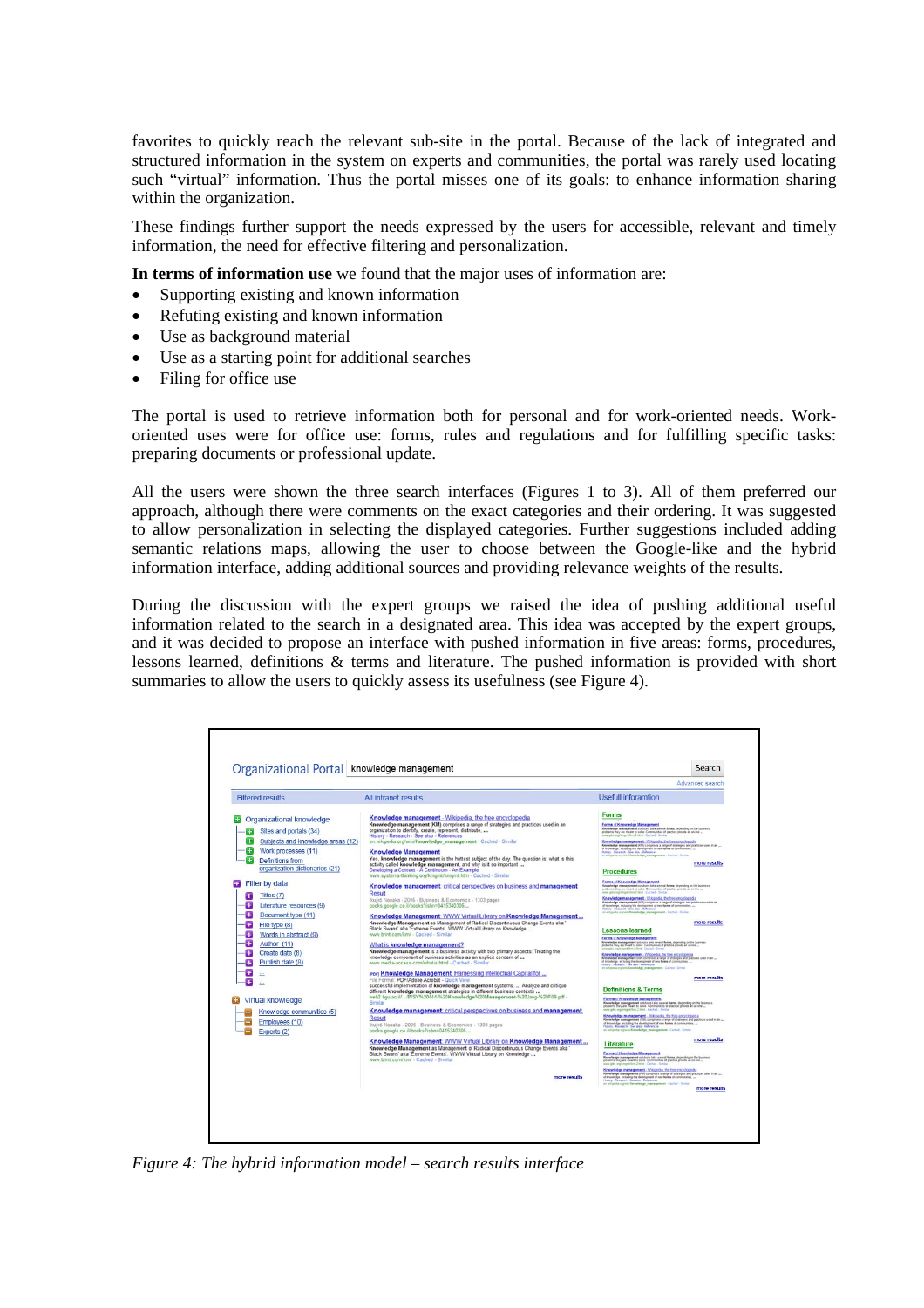Figure 5 summarizes our hybrid information model, and depicts the information retrieval process of the users. This model was inspired by the interviews and the observations. Users can abort the search process either because they are satisfied and their information needs are fulfilled or they give up, because of lack of motivation, frustration of time constraints. Our hope is that when using the suggested search results interface of the hybrid information model, the user satisfaction and search experience will be greatly improved.

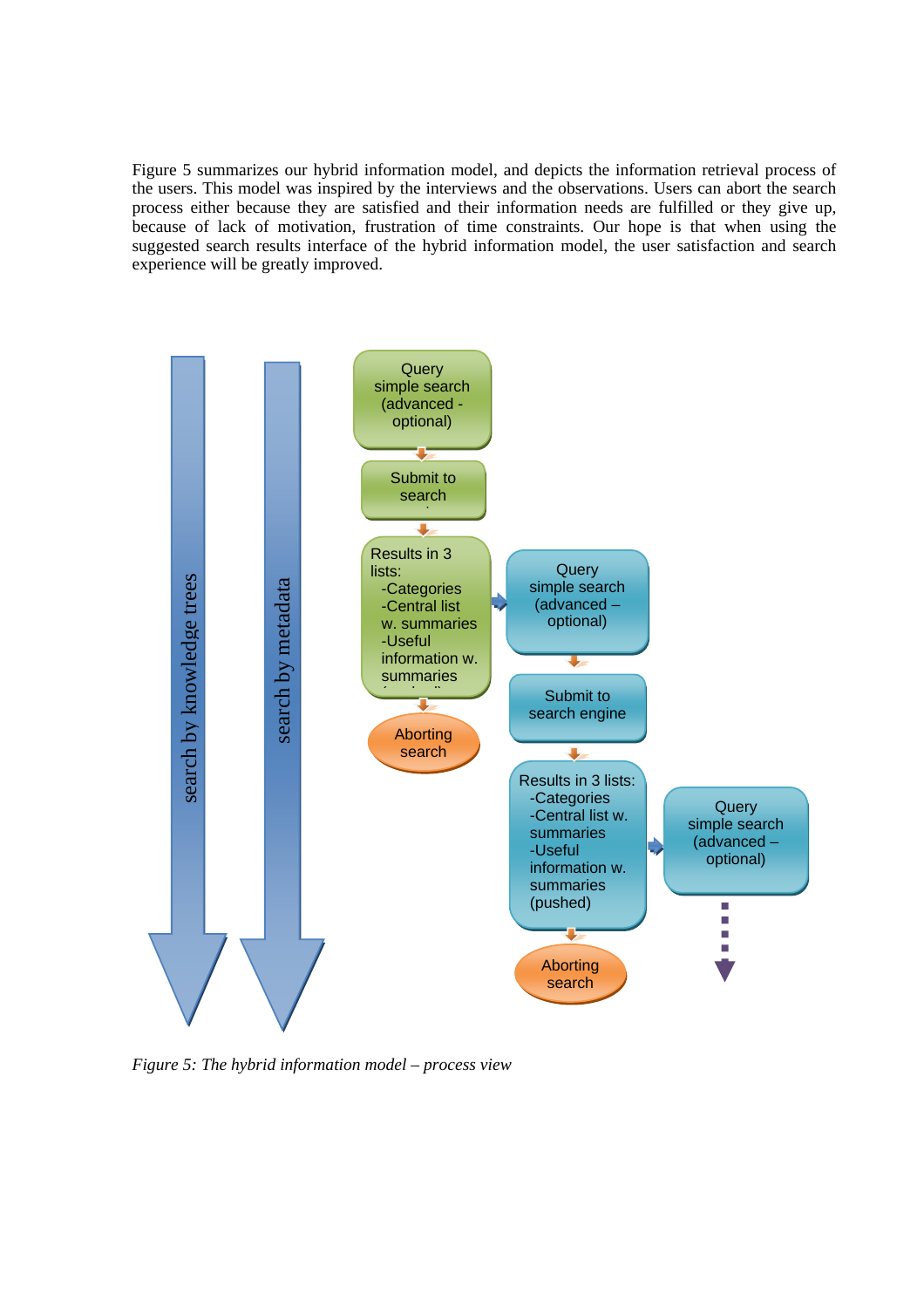### **5 CONCLUSIONS**

Studying information needs, information seeking and information use within the organizational portal is of utmost importance, because organizations choose this technology to provide information to their employees. It has already been shown that technologies applicable for the Internet are not directly applicable to the intranet. However, not many user studies have been conducted to this day in order to gain insights on information behavior within the intranet.

The study touched upon additional issues that we were unable to discuss in detail in this paper due to space limitations: the similarities and differences between searching in the intranet and on the Web; characteristics of complex, learning organizations and their relation to information search and the influence of search interfaces on the information behaviour of the users of the system.

Our case study shed light to the challenges for locating information through the organizational portal. The information seeking process was analyzed, and modelled by our hybrid information model. It was shown that users do not want elaborate search interfaces, but they welcome improved search results interfaces that are better suited for the organization. We provided a model for the search results interface that was welcomed by the users and experts in the study. When our suggested model will be adopted and implemented, we will be able to evaluate its effectiveness and the users' satisfaction with the new interface. Although the study was confined to a single organization, we believe that at least some of its conclusions are applicable to other organizations and enterprises as well.

#### References

- Anonymous (2005). Web portals growing once again. *International Journal of Productivity and Performance Management*, 54(1), 61-65.
- Bar-Yam, Y. (2005). *Making things work: Solving complex problems in a complex world* (1 ed.). n.d. , U.S.A.: Knowledge Press.
- Ben-Yitzhak, O. et al. (2008). Beyond basic faceted search. In *Proceedings of WSDM 2008*, Palo Alto, CA, pp. 33-43.
- Broder, A. (2002). A Taxonomy of Web search. *SIGIR Forum* 36(2).
- Broder, A. Z. And Ciccolo, A. C. (2004). Towards the next generation of enterprise technology. *IBM Systems Journal*, 43(3), 451-454.
- Choo, W. C., Detlor, B. And Turnbull, D. (2000). *Web work. Information seeking and knowledge work on the World Wide Web*. Dortrecht, Netherlands: Kluwer.
- Creswell, J. W. (2003). *Research design: Qualitative, quantitative and mixed methods approaches* (2nd ed.) Thousand Oaks, Ca: Sage.
- Detlor, B. (2000). The corporate portal as information infrastructure: towards a framework for portal design. *International Journal of Information Management*, 20(2), 91-101.
- Detlor, B. (2001). The influence of information ecology on e-commerce initiatives. *Internet Research*, 11(4), 286-295.
- Detlor, B. (2004). *Towards knowledge portals: From human issues to intelligent agents*. Dordrecht, The Netherlands: Kluwer Academic Publishers
- Dias, C. (2001). Corporate portals: a literature review of a new concept in Information Management. *International Journal of information Management*, 21, 269-287.
- Drucker, P. (1964). *Managing the results*. New York, NY: Harper & Row Publishers.
- Dumais, S. T., Cutrell, E. and Chen, H. (2001). Optimizing search by showing results in context. In *Proceedings of the SIGCHI Conference on Human Factors in Computing Systems*, Seattle, Washington, pp. 277-284.
- Fallows, D. (2008). Almost half of all internet users now use search engines on a typical day. *PEW Internet and American Life Project*. Retrieved May, 13, 2010, from http://www.pewinternet.org/~/media//Files/Reports/2008/PIP\_Search\_Aug08.pdf.pdf
- Hawking, D. (2004). Challenges in enterprise search. In *Proceedings of the 15th Australasian Database Conference*, pp.15-24.